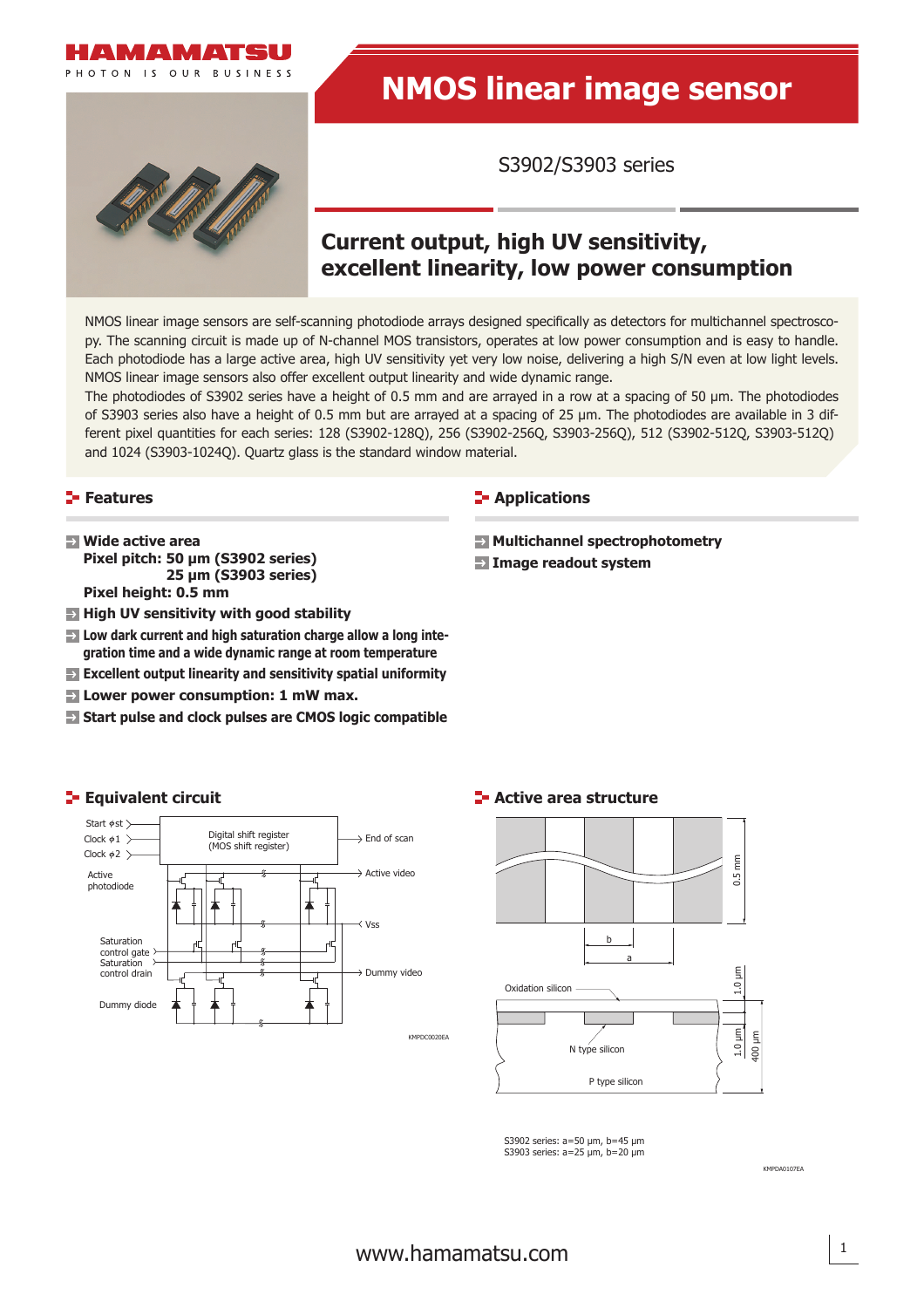## **Absolute maximum ratings**

| Parameter                                    | Symbol | Value          | Unit    |
|----------------------------------------------|--------|----------------|---------|
| Input pulse $(\phi1, \phi2, \phist)$ voltage | Vф     |                |         |
| Power consumption*1                          |        |                | mW      |
| Operating temperature*2                      | Topr   | $-40$ to $+65$ | $\circ$ |
| Storage temperature                          | Tstg   | $-40$ to $+85$ | $\circ$ |

\*1: Vɸ=5.0 V

\*2: No condensation

# **Shape specifications**

| Parameter        | S3902-<br><b>1280</b> | S3902-<br><b>2560</b> | S3902-<br><b>5120</b> | S3903-<br><b>2560</b> | S3903-<br>512Q | S3903-<br>1024Q | Unit                     |
|------------------|-----------------------|-----------------------|-----------------------|-----------------------|----------------|-----------------|--------------------------|
| Number of pixels | 128                   | 256                   | 512                   | 256                   | 512            | 1024            | $\overline{\phantom{a}}$ |
| Package length   | 31.75                 |                       | 40.6                  | 31.75                 |                | 40.6            | mm                       |
| Number of pin    | 22                    |                       |                       |                       |                |                 | $\overline{\phantom{a}}$ |
| Window material  | Ouartz                |                       |                       |                       | Quartz         |                 | $\overline{\phantom{0}}$ |
| Weight           |                       | 3.0                   | 3.5                   |                       | 3.0            | 3.5             |                          |

# **Specifications (Ta=25 °C)**

| Parameter                             | Symbol      |                          | S3902 series             |      | S3903 series | Unit |                          |               |
|---------------------------------------|-------------|--------------------------|--------------------------|------|--------------|------|--------------------------|---------------|
|                                       |             | Min.                     | Typ.                     | Max. | Min.         | Typ. | Max.                     |               |
| Pixel pitch                           |             | $\overline{\phantom{a}}$ | 50                       |      |              | 25   |                          | µm            |
| Pixel height                          |             | $\overline{\phantom{0}}$ | 0.5                      |      |              | 0.5  |                          | mm            |
| Spectral response range (10% of peak) |             | 200 to 1000              |                          |      | 200 to 1000  |      |                          | nm            |
| Peak sensitivity wavelength           | λp          | $\overline{\phantom{a}}$ | 600                      |      |              | 600  |                          | nm            |
| Photodiode dark current*3             | ID          | -                        | 0.08                     | 0.15 |              | 0.04 | 0.08                     | рA            |
| Photodiode capacitance*3              | Cph         | $\overline{\phantom{0}}$ | 4                        |      |              |      |                          | pF            |
| Saturation exposure*3 *4              | Esat        | $\overline{\phantom{a}}$ | 180                      |      |              | 180  | $\overline{\phantom{0}}$ | $m/x$ s       |
| Saturation output charge*3            | Osat        | $\overline{\phantom{0}}$ | 10                       |      |              |      | $\overline{\phantom{0}}$ | pC            |
| Photo response non-uniformity*5       | <b>PRNU</b> | -                        | $\overline{\phantom{a}}$ | ±3   |              |      | ±3                       | $\frac{0}{0}$ |

\*3: Vb=2.0 V, Vɸ=5.0 V

\*4: 2856 K, tungsten lamp

\*5: 50% of saturation, excluding the start pixel and last pixel

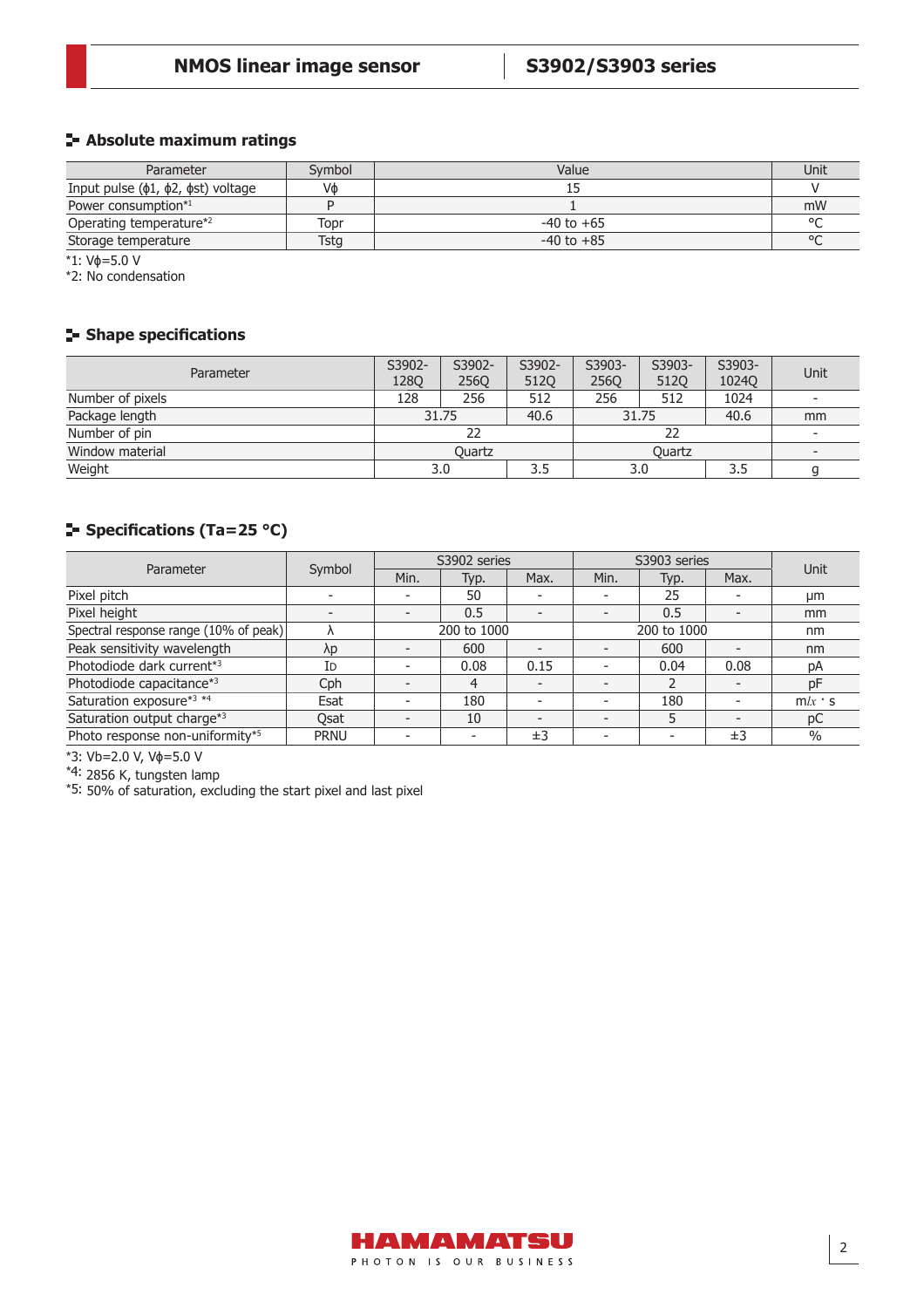# **E-** Electrical characteristics (Ta=25 °C)

| Parameter                                                        |      | Symbol                                 | Condition                | S3902 series             |                          |                          | S3903 series             |                          |                          | Unit   |
|------------------------------------------------------------------|------|----------------------------------------|--------------------------|--------------------------|--------------------------|--------------------------|--------------------------|--------------------------|--------------------------|--------|
|                                                                  |      |                                        |                          | Min.                     | Typ.                     | Max.                     | Min.                     | Typ.                     | Max.                     |        |
| Clock pulse $(\phi1, \phi2)$                                     | High | Vφ1, Vφ2 (H)                           | $\overline{\phantom{a}}$ | 4.5                      | 5                        | 10                       | 4.5                      | 5                        | 10                       | $\vee$ |
| voltage                                                          | Low  | Vφ1, Vφ2 (L)                           | $\overline{\phantom{a}}$ | 0                        |                          | 0.4                      | $\mathbf{0}$             |                          | 0.4                      | $\vee$ |
|                                                                  | High | V $\phi$ st (H)                        | $\overline{\phantom{a}}$ | 4.5                      | V¢1                      | 10                       | 4.5                      | V¢1                      | 10                       | $\vee$ |
| Start pulse ( $\phi$ st) voltage                                 | Low  | Vфst (L)                               | $\overline{\phantom{a}}$ | 0                        |                          | 0.4                      | $\Omega$                 |                          | 0.4                      | $\vee$ |
| Video bias voltage*6                                             |      | Vb                                     | $\overline{\phantom{a}}$ | 1.5                      | $V\phi - 3.0$            | $V_{\Phi}$ - 2.5         | 1.5                      | $V_{\Phi} - 3.0$         | $V\phi - 2.5$            | $\vee$ |
| Saturation control gate voltage                                  |      | <b>Vscg</b>                            | $\overline{\phantom{a}}$ | $\overline{\phantom{0}}$ | $\Omega$                 |                          |                          | $\Omega$                 |                          | $\vee$ |
| Saturation control drain voltage                                 |      | Vscd                                   | $\overline{\phantom{a}}$ | $\overline{\phantom{a}}$ | Vb                       | $\overline{\phantom{m}}$ | $\overline{\phantom{a}}$ | Vb                       | ÷                        | $\vee$ |
| Clock pulse ( $\phi$ 1, $\phi$ 2) rise / fall time <sup>*7</sup> |      | tr@1, tr@2<br>tf $\phi$ 1, tf $\phi$ 2 |                          |                          | 20                       |                          |                          | 20                       |                          | ns     |
| Clock pulse $(\phi1, \phi2)$ pulse width                         |      | tpwφ1, tpwφ2                           | $\overline{\phantom{a}}$ | 200                      | $\overline{a}$           | $\overline{\phantom{0}}$ | 200                      | $\bar{a}$                | $\overline{a}$           | ns     |
| Start pulse ( $\phi$ st) rise / fall time                        |      | trøst, tføst                           | $\overline{\phantom{a}}$ |                          | 20                       | $\overline{a}$           |                          | 20                       | $\overline{a}$           | ns     |
| Start pulse ( $\phi$ st) pulse width                             |      | tpw $\phi$ st                          | $\overline{\phantom{a}}$ | 200                      | ÷.                       | $\overline{a}$           | 200                      | $\mathbf{r}$             | $\overline{a}$           | ns     |
| Start pulse ( $\phi$ st) and clock pulse<br>$(\phi$ 2) overlap   |      | toov                                   | $\overline{a}$           | 200                      | $\overline{\phantom{a}}$ | $\overline{a}$           | 200                      | $\overline{\phantom{a}}$ |                          | ns     |
| Clock pulse space*7                                              |      | X1, X2                                 | $\overline{\phantom{a}}$ | $trf - 20$               | $\overline{\phantom{0}}$ | $\overline{a}$           | $trf - 20$               | $\overline{\phantom{a}}$ | $\overline{a}$           | ns     |
| Data rate*8                                                      |      | f                                      | $\overline{\phantom{a}}$ | 0.1                      | $\overline{a}$           | 2000                     | 0.1                      | $\overline{\phantom{a}}$ | 2000                     | kHz    |
|                                                                  |      |                                        | 50% of                   | $\overline{\phantom{0}}$ | 70 (-128 Q)              | $\overline{a}$           | $\overline{\phantom{a}}$ | 80 (-256 Q)              |                          | ns     |
| Video delay time                                                 |      | tvd                                    | saturation               | $\overline{\phantom{a}}$ | 110 (-256 Q)             | $\frac{1}{2}$            | $\overline{\phantom{a}}$ | 120 (-512 Q)             | $\overline{\phantom{a}}$ | ns     |
|                                                                  |      |                                        | $*8*9$                   | $\overline{\phantom{a}}$ | 140 (-512 Q)             | $\overline{a}$           | $\overline{\phantom{0}}$ | 160 (-1024 Q)            | $\overline{a}$           | ns     |
|                                                                  |      |                                        |                          | $\overline{\phantom{a}}$ | 21 (-128 Q)              | $\overline{\phantom{m}}$ | $\overline{\phantom{a}}$ | 27 (-256 Q)              | $\overline{\phantom{a}}$ | pF     |
| Clock pulse $(\phi_1, \phi_2)$<br>line capacitance               |      | Сф                                     | 5 V bias                 | $\overline{\phantom{0}}$ | 36 (-256 Q)              | $\overline{\phantom{m}}$ | $\overline{\phantom{0}}$ | 50 (-512 Q)              | $\overline{a}$           | pF     |
|                                                                  |      |                                        |                          | $\overline{\phantom{a}}$ | 67 (-512 Q)              | $\overline{\phantom{a}}$ | $\overline{\phantom{a}}$ | 100 (-1024 Q)            | $\overline{\phantom{a}}$ | pF     |
| Saturation control gate (Vscg)<br>line capacitance               |      |                                        | 5 V bias                 | $\overline{\phantom{a}}$ | 12 (-128 Q)              | $\overline{\phantom{0}}$ | $\overline{\phantom{a}}$ | 12 (-256 Q)              | $\overline{a}$           | pF     |
|                                                                  |      | Cscg                                   |                          | $\overline{\phantom{a}}$ | 20 (-256 Q)              | $\overline{\phantom{a}}$ | $\overline{\phantom{a}}$ | 24 (-512 Q)              | $\overline{\phantom{a}}$ | pF     |
|                                                                  |      |                                        |                          | $\overline{\phantom{a}}$ | 35 (-512 Q)              | $\overline{a}$           | $\overline{\phantom{a}}$ | 45 (-1024 Q)             | $\overline{a}$           | pF     |
|                                                                  |      | <b>CV</b>                              | 2 V bias                 | $\overline{\phantom{0}}$ | $7(-128Q)$               | $\overline{\phantom{a}}$ | $\overline{\phantom{a}}$ | $10$ (-256 Q)            | $\overline{a}$           | pF     |
| Video line capacitance                                           |      |                                        |                          | $\overline{\phantom{a}}$ | 11 (-256 Q)              | $\qquad \qquad -$        | $\overline{\phantom{a}}$ | 16 (-512 Q)              | $\overline{a}$           | pF     |
|                                                                  |      |                                        |                          | $\overline{\phantom{a}}$ | 20 (-512 Q)              | $\overline{a}$           | $\overline{\phantom{0}}$ | 30 (-1024 Q)             | $\overline{a}$           | pF     |

\*6: Vφ is input pulse voltage (refer to P.6 "- Video bias voltage margin")

\*7: trf is the clock pulse rise or fall time. A clock pulse space of "rise time/fall time - 20 " ns (nanoseconds) or more should be input if the clock pulse rise or fall time is longer than 20 ns. (refer to P.6 "= Timing chart for driver circuit")

\*8: Vb=2.0 V, Vɸ=5.0 V

\*9: Measured with C7883 driver circuit.

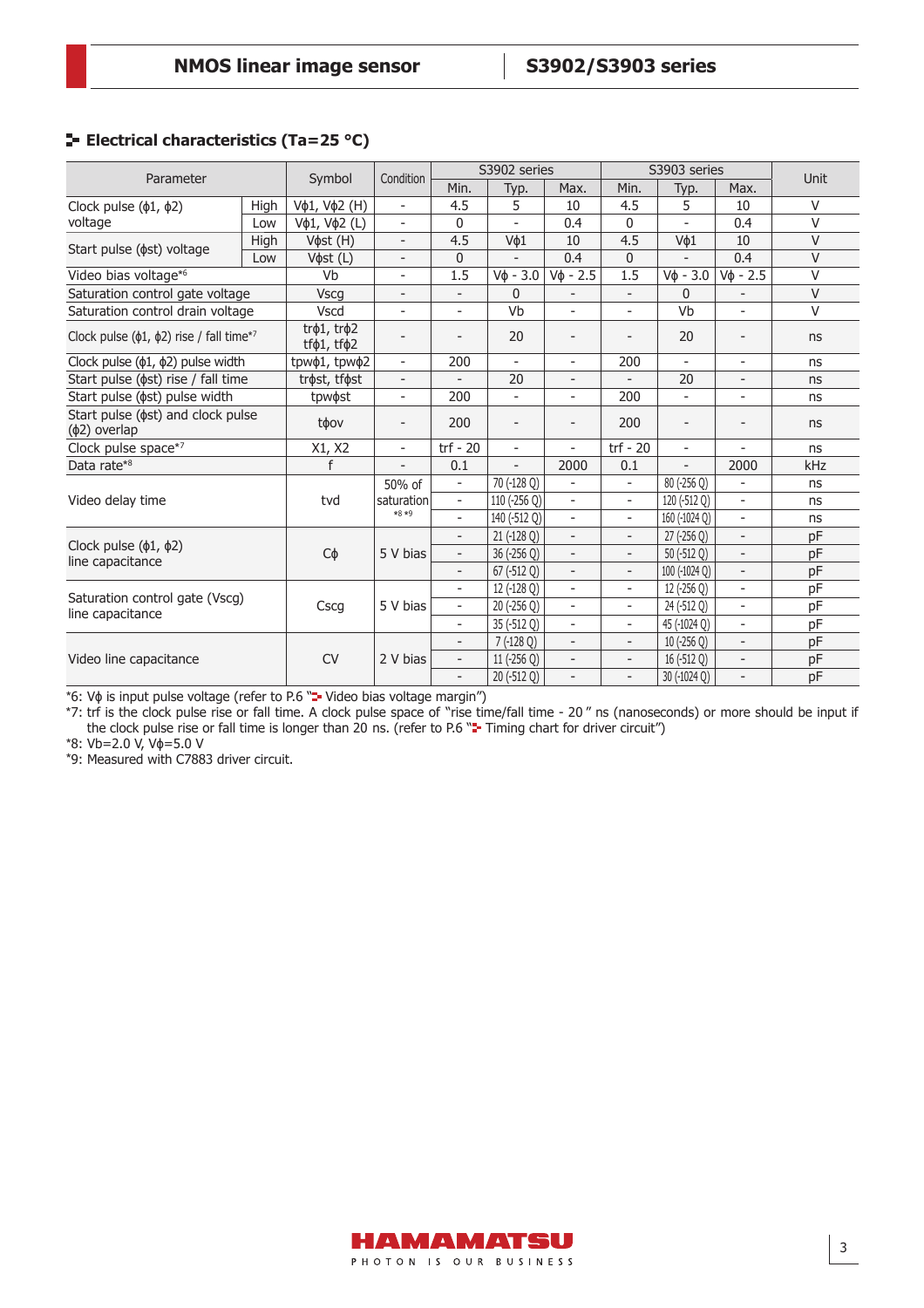# **Dimensional outlines (unit: mm)**



\* Optical distance from the outer surface of the quartz window to the chip surface KMPDA0108EB



\* Optical distance from the outer surface of the quartz window to the chip surface

KMPDA0109EB



\* Optical distance from the outer surface of the quartz window to the chip surface KMPDA0110EB

KMPDC0056EA

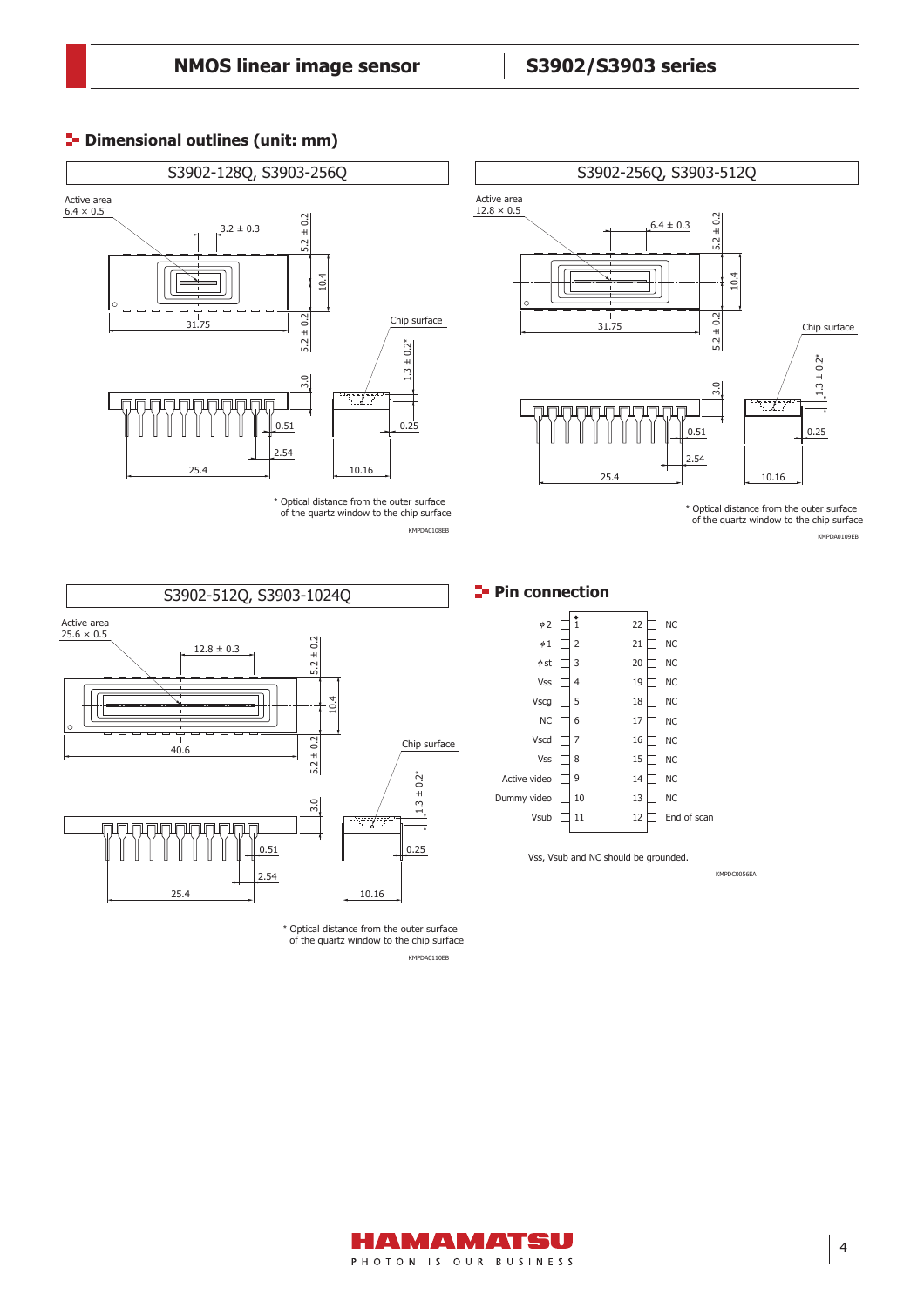| <b>Terminal</b>    | Input or output                   | Description                                                                                                                                                                                                                                                                                       |
|--------------------|-----------------------------------|---------------------------------------------------------------------------------------------------------------------------------------------------------------------------------------------------------------------------------------------------------------------------------------------------|
| $\phi$ 1, $\phi$ 2 | Input<br>(CMOS logic compatible)  | Pulses for operating the MOS shift register. The video data rate is equal<br>to the clock pulse frequency since the video output signal is obtained<br>synchronously with the rise of $\phi$ 2 pulse.                                                                                             |
| фst                | Input<br>(CMOS logic compatible)  | Pulse for starting the MOS shift register operation. The time interval<br>between start pulses is equal to the signal accumulation time.                                                                                                                                                          |
| <b>Vss</b>         |                                   | Connected to the anode of each photodiode. This should be grounded.                                                                                                                                                                                                                               |
| <b>Vscg</b>        | Input                             | Used for restricting blooming. This should be grounded.                                                                                                                                                                                                                                           |
| Vscd               | Input                             | Used for restricting blooming. This should be biased at a voltage equal<br>to the video bias voltage.                                                                                                                                                                                             |
| Active video       | Output                            | Video output signal. Connects to photodiode cathodes when the address<br>is on. A positive voltage should be applied to the video line in order to<br>use photodiodes with a reverse voltage. When the amplitude of $\phi$ 1 and<br>$ \phi$ 2 is 5 V, a video bias voltage of 2 V is recommended. |
| Dummy video        | Output                            | This has the same structure as the active video, but is not connected<br>to photodiodes, so only spike noise is output. This should be biased at<br>a voltage equal to the active video or left as an open-circuit when not<br>needed.                                                            |
| <b>Vsub</b>        |                                   | Connected to the silicon substrate. This should be grounded.                                                                                                                                                                                                                                      |
| End of scan        | Output<br>(CMOS logic compatible) | This should be pulled up at 5 V by using a 10 $k\Omega$ resistor. This is a<br>negative going pulse that appears synchronously with the $\phi$ 2 timing<br>right after the last photodiode is addressed.                                                                                          |
| <b>NC</b>          |                                   | Should be grounded.                                                                                                                                                                                                                                                                               |



# **Spectral response (typical example) Output charge vs. exposure**



Exposure (*lx ·* s)

KMPDB0149EA KMPDB0117EA

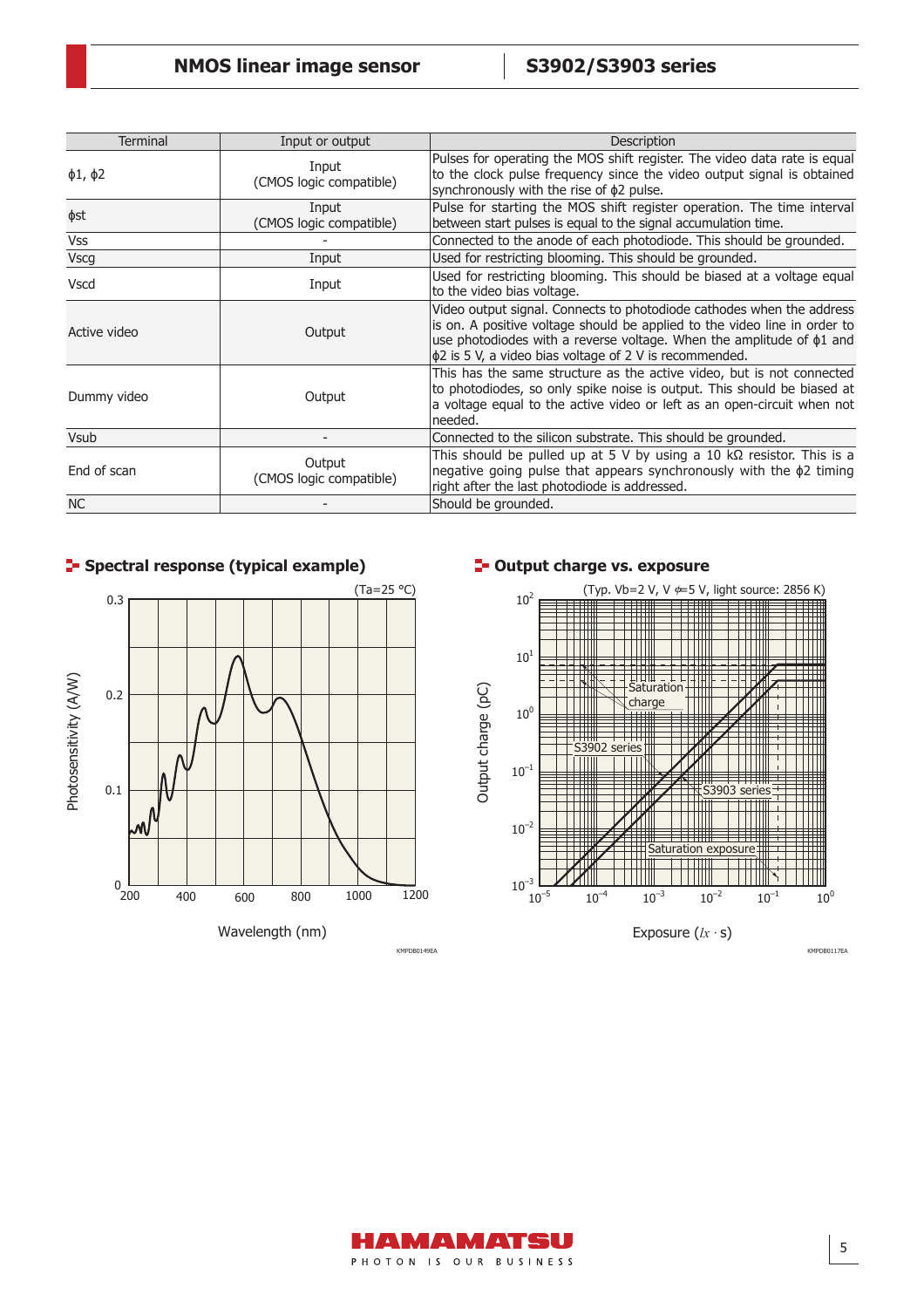■ Construction of image sensor

The NMOS image sensor consists of a scanning circuit made up of MOS transistors, a photodiode array, and a switching transistor array that addresses each photodiode, all integrated onto a monolithic silicon chip. "=Equivalent circuit" (see P.1) shows the circuit of a NMOS linear image sensor.

The MOS scanning circuit operates at low power consumption and generates a scanning pulse train by using a start pulse and 2-phase clock pulses in order to turn on each address sequentially. Each address switch is comprised of an NMOS transistor using the photodiode as the source, the video line as the drain and the scanning pulse input section as the gate.

The photodiode array operates in charge integration mode so that the output is proportional to the amount of light exposure (light intensity  $\times$  integration time).

Each cell consists of an active photodiode and a dummy photodiode, which are respectively connected to the active video line and the dummy video line via a switching transistor. Each of the active photodiodes is also connected to the saturation control drain via the saturation control transistor, so that the photodiode blooming can be suppressed by grounding the saturation control gate. Applying a pulse signal to the saturation control gate triggers all reset. (See P.8 " Auxiliary functions".)

"**--**Active area structure" (see P.1) shows the schematic diagram of the photodiode active area. This active area has a PN junction consisting of an N-type diffusion layer formed on a P-type silicon substrate. A signal charge generated by light input accumulates as a capacitive charge in this PN junction. The N-type diffusion layer provides high UV sensitivity but low dark current.

### ■ Driver circuit

S3902/S3903 series do not require any DC voltage supply for operation. However, the Vss, Vsub and all NC terminals must be grounded. A start pulse ɸst and 2-phase clock pulses ɸ1, ɸ2 are needed to drive the shift register. These start and clock pulses are positive going pulses and CMOS logic compatible.

The 2-phase clock pulses ɸ1, ɸ2 can be either completely separated or complementary. However, both pulses must not be "High" at the same time.

A clock pulse space (X1 and X2 in "=Timing chart for driver circuit") of a "rise time/fall time - 20" ns or more should be input if the rise and fall times of ɸ1, ɸ2 are longer than 20 ns. The ɸ1 and ɸ2 clock pulses must be held at "High" at least 200 ns. Since the photodiode signal is obtained at the rise of each  $\phi$ 2 pulse, the clock pulse frequency will equal the video data rate.

The amplitude of start pulse  $\phi$ st is the same as the  $\phi$ 1 and  $\phi$ 2 pulses. The shift register starts the scanning at the "High" level of  $\phi$ st, so the start pulse interval determines the length of signal accumulation time. The ɸst pulse must be held "High" at least 200 ns and overlap with ɸ2 at least for 200 ns. To operate the shift register correctly, ɸ2 must change from the "High" level to the "Low" level only once during "High" level of  $\phi$ st. The timing chart for each pulse is shown in " Timing chart for driver circuit".

### ■ End of scan

The end of scan (EOS) signal appears in synchronization with the  $\phi$ 2 timing right after the last photodiode is addressed, and the EOS terminal should be pulled up at 5 V using a 10 kΩ resistor.



HAMAMATSU PHOTON IS OUR BUSINESS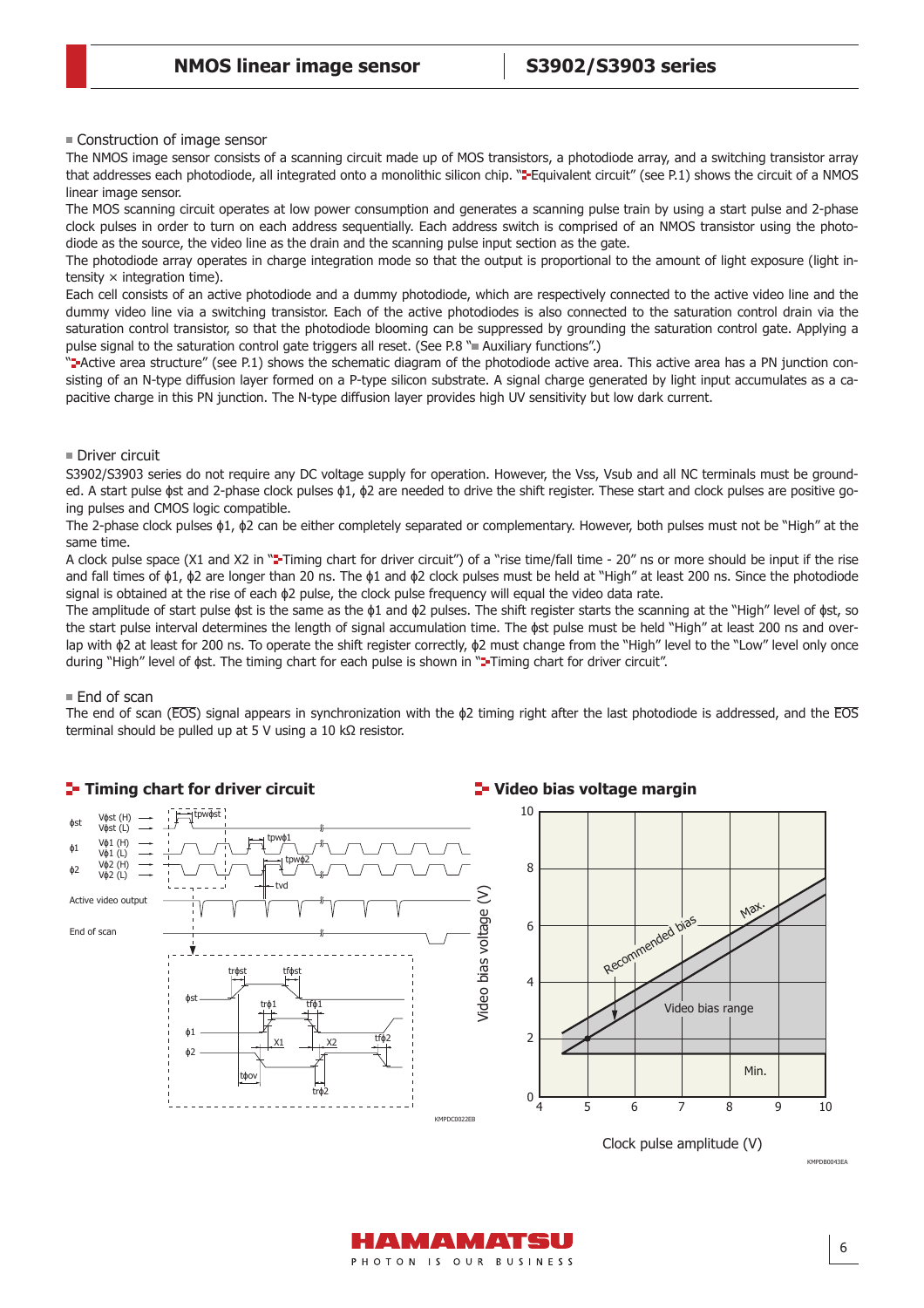■ Signal readout circuit

There are two methods for reading out the signal from an NMOS linear image sensor. One is a current detection method using the load resistance and the other is a current integration method using a charge amplifier. In either readout method, a positive bias must be applied to the video line because photodiode anodes of NMOS linear image sensors are set at 0 V (Vss). "=Video bias voltage margin" (see P.6) shows a typical video bias voltage margin. As the clock pulse amplitude is higher, the video bias voltage can be set larger so the saturation charge can be increased. The rise and fall times of the video output waveform can be shortened if the video bias voltage is reduced while the clock pulse amplitude is still higher. When the amplitude of φ1, φ2 and φst is 5 V, setting the video bias voltage at 2 V is recommended.

To obtain good linearity, using the current integration method is advised. In this method, the integration capacitance is reset to the reference voltage level immediately before each photodiode is addressed and the signal charge is then stored as an integration capacitive charge when the address switch turns on. "\*Readout circuit example" and "\*Timing chart" show a typical current integration circuit and its pulse timing chart. To ensure stable output, the rise of a reset pulse must be delayed at least 50 ns from the fall of ɸ2.

Hamamatsu provides the following driver circuits and related products (sold separately).

| Product name   | Type no. | Content                           | Feature                                                            |
|----------------|----------|-----------------------------------|--------------------------------------------------------------------|
| Driver circuit | C7884    | Precision<br>ldriver circuit      | ILow noise<br>Good output linearity<br>Boxcar waveform output      |
|                | C7884-01 | High precision<br>ldriver circuit | Ultra-low noise<br>Good output linearity<br>Boxcar waveform output |



### **Readout circuit example**

Output voltage Vout is

shown in.

Vout  $[V] =$  Output charge  $[C]$ 

 $10 \times 10^{-12}$  F

# **Timing chart**